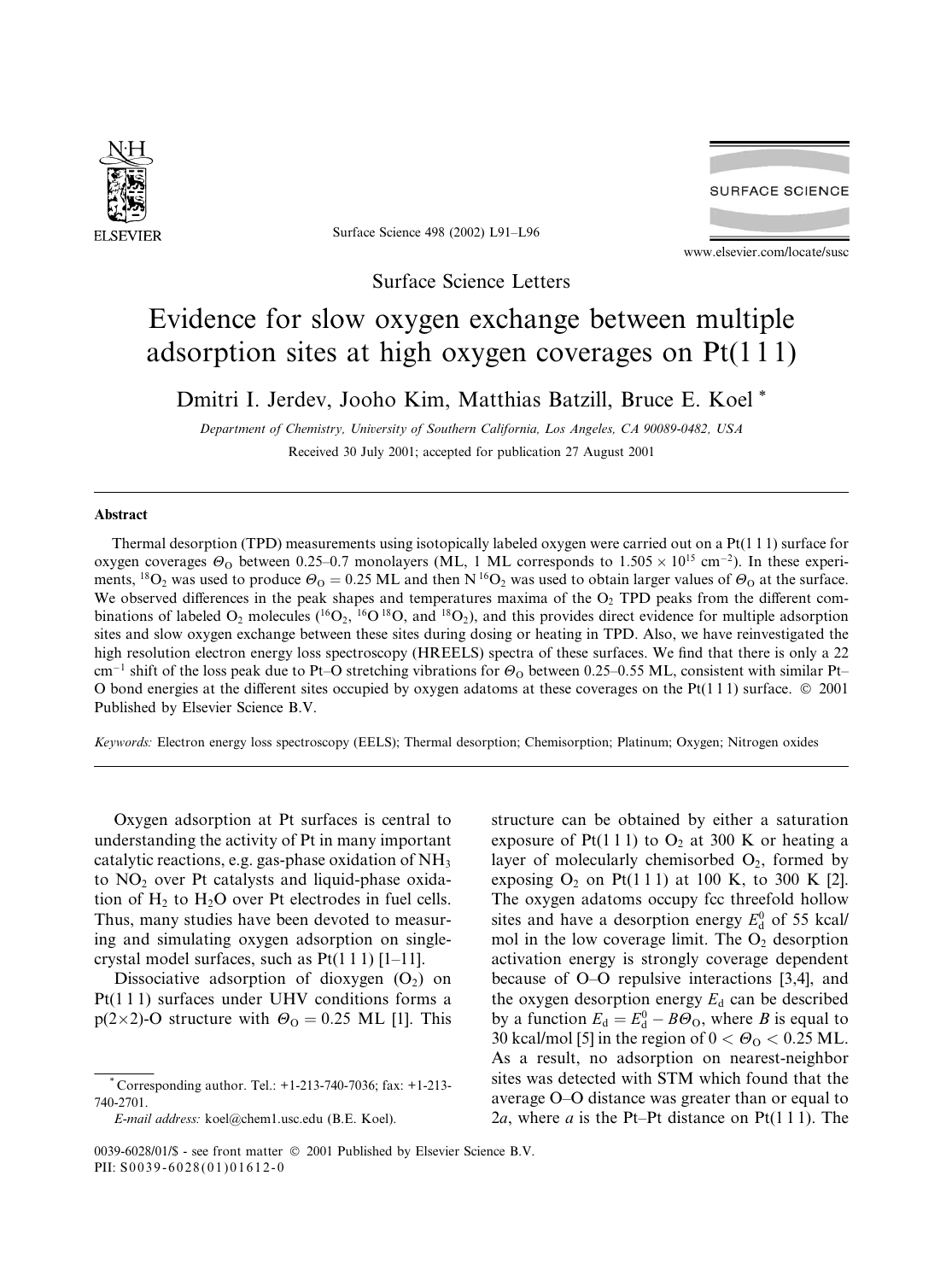existence of small oxygen islands stable to 450–500 K [2] was explained by Zhdanov and Kasemo [5] to be result of high surface oxygen diffusion energy which freezes in this non-equilibrium distribution.

There have been several measurements and calculations of the O-atom diffusion energy on Pt(111) surfaces. These values vary from 27 kcal/ mol as measured by field emission microscopy [6] to 13 kcal/mol as predicted by density-function (DFT) calculations [7] for  $\Theta_{\rm O} = 0.25$  ML. Knowledge of an accurate value for the diffusion energy is important for understanding and explaining mechanisms of oxidation reactions on  $Pt(1\ 1\ 1)$ , because O adatoms would be bound to the site where they were initially adsorbed for high values, while they would be fairly mobile for low values.

Oxygen coverages in excess of 0.25 ML could certainly be encountered in many applications, and these have been probed in a few studies on Pt(1 1 1) [8,9].More recently, we showed that high oxygen coverages may be cleanly obtained in UHV by exposure of the  $Pt(1\ 1\ 1)$  surface to aggressive oxidants such as  $NO<sub>2</sub>$  [10] or  $O<sub>3</sub>$  [11]. TPD revealed that oxygen desorbs more readily from surfaces with  $\Theta_{\rm O} > 0.25$  ML than at lower coverages [10], showing that such higher coverage oxygen adlayers are significantly destabilized, i.e. chemisorbed more weakly.  $E_d$  decreases from 40 kcal/mol at  $\Theta$ <sub>O</sub> = 0.25 ML to 28–30 kcal/mol for 0.25 <  $\Theta$ <sub>O</sub> < 0.75 ML, and after accounting for the O<sub>2</sub> dissociation barrier, this leads to estimates of the Pt–O bond dissociation energy, D(Pt–O), equal to 80 kcal/mol at  $\Theta_0 = 0.25$  ML and  $\leq 71$  kcal/mol for  $0.25 < \Theta_0 < 0.42$  ML [10]. There are at least two reasons for such destabilization. First, repulsive oxygen–oxygen interactions become stronger as the average O–O distance decreases with increasing  $\Theta_0$ . Since possible O–O distances on the Pt(1 1 1) surface are not described by a continuous function but rather by a set of discrete values, the formation of a  $(2 \times 1)$ -O overlayer may result in the appearance of a new TPD peak because of occupation of energetically different adsorption sites where the O–O distance is  $a$  instead of  $2a$  as in the  $p(2 \times 2)$ -O overlayer. Secondly, at  $\Theta_0 > 0.25$ ML, oxygen may be forced to occupy sites that are less energetically favorable than fcc threefold hollow sites such as hcp threefold hollow sites (or less

likely, even twofold bridge or atop sites).While the importance of the first factor is expected because of the existence of the O–O repulsive interaction mentioned above, it is not clear whether the second factor plays any substantial role.Currently, there is no structural determination of O adatoms on  $Pt(1\ 1\ 1)$  occupying sites other than fcc threefold hollow sites.

Previous high resolution electron energy loss spectroscopy (HREELS) on Pt(111) with  $0 <$  $\Theta$ <sub>O</sub> < 0.25 ML [8] and  $\Theta$ <sub>O</sub> = 0.25 and 0.75 ML [10] showed only one vibrational band near 470  $cm^{-1}$ . This implies that all adsorbed oxygen atoms either occupy equivalent sites or that the Pt–O bond dissociation energy, D(Pt–O), is similar for all occupied sites. First-principles calculations by Feibelman [12] showed that the O–Pt bond length and O–Pt interaction within the top layer was little affected by the nature of the adsorption site, either fcc or hcp. These DFT calculations predict a decrease in oxygen adsorption energy of 0.47 eV for oxygen adsorbed at hcp sites compared to fcc sites, with Pt–O bond lengths of 2.13 and 2.09 A, re spectively [12]. The origin of the preferential adsorption at fcc sites is d-electron depletion that occurs between surface and subsurface Pt atoms that does not occur for adsorption at hcp sites, which causes less destabilization of surface and subsurface Pt bonding. This helps to explain the different desorption peaks in TPD and at the same time the presence of only one vibrational band in HREELS.

Our primary probe in these experiments for determining if two adsorption sites are populated at oxygen coverages larger than 0.25 ML was to use TPD and isotopically labeled oxygen, using different isotopes to populate sites characteristic of several distinct coverages.Occupation of nonequivalent sites and a slow oxygen exchange rate between those sites will cause difference in the TPD traces for different  $O_2$  isotopic combinations. In addition, we were motivated to obtain new HREELS data by the lack of data specifically over the coverage range of 0.25–0.5 ML where we expect that a change of site could occur.

TPD and HREELS experiments were performed in two different UHV chambers.TPD was conducted in an UHV chamber equipped for

SURFACE SCRIPTION CEL TERS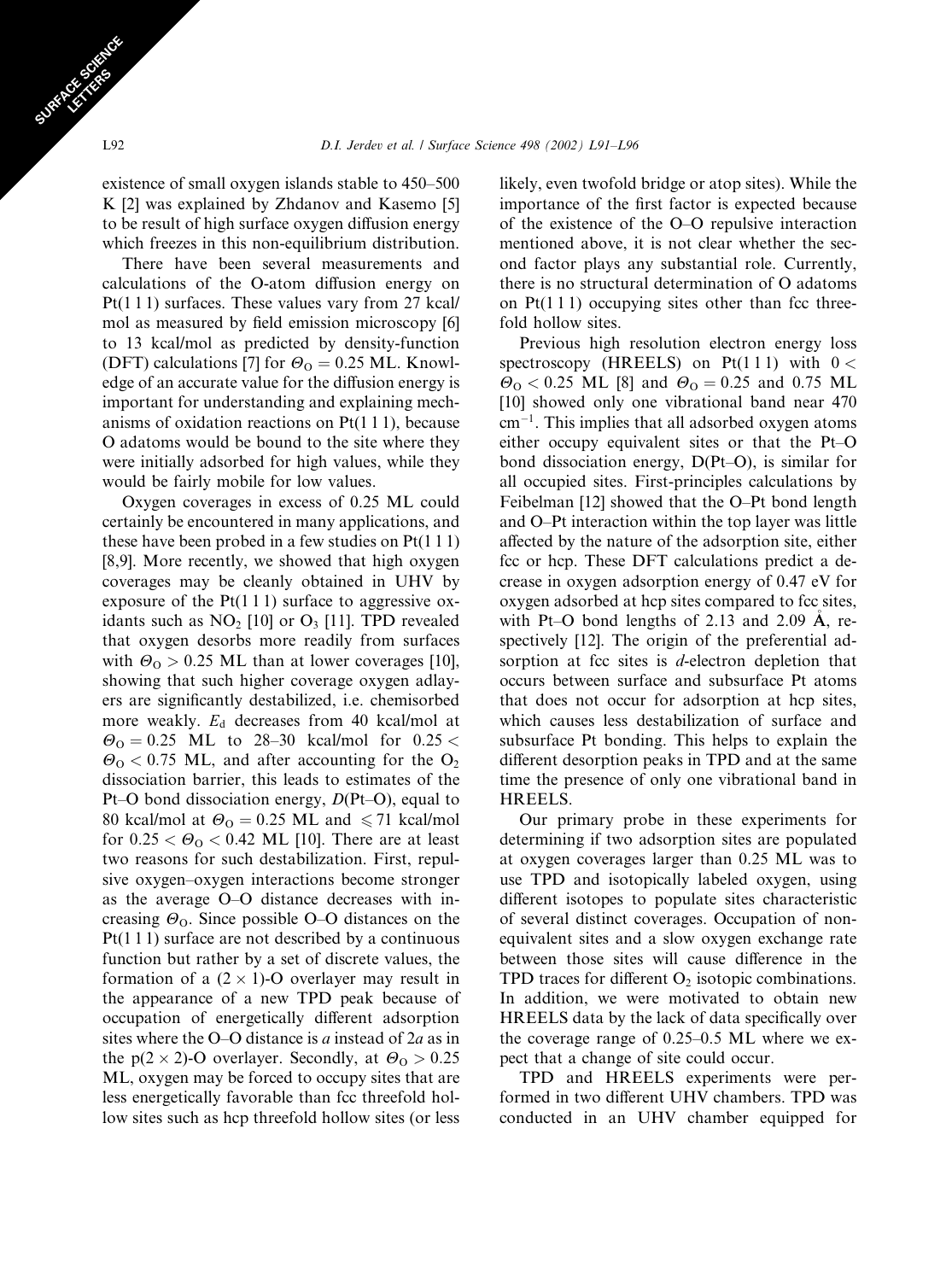Auger electron spectroscopy (AES), X-ray photoelectron spectroscopy (XPS), low energy ion scattering spectroscopy (LEISS), TPD, and low energy electron diffraction (LEED). The  $Pt(1\ 1\ 1)$  surface was cleaned by cycles of  $Ar^+$  ion bombardment and subsequent annealing to 1150 K.  $^{18}O_2$  (99.1) at.%, BOC Limited) was dosed onto the  $Pt(111)$ surface via a glass microcapillary array doser.  $NO<sub>2</sub>$ (99.5 at.%, MG Industries) was dosed via a stainless steel tube doser.All exposures were carried out with the Pt(1 1 1) crystals at 330 K in order to avoid coadsorption of NO.Exposures given in this report have not been corrected for ionization gauge sensitivity nor doser-enhancement factor. TPD spectra were taken using a linear heating rate of 6  $K s^{-1}$ . The ionizer region of the UTI quadrupole mass spectrometer (QMS) was covered with a stainless still shield to minimize background contributions to the signal.

HREELS experiments were performed in a three-level UHV chamber equipped with a cylindrical mirror analyzer for AES, UV-photoelectron spectroscopy (UPS), and XPS on the top level, LEED optics and a QMS for TPD and residual gas analysis in the middle level, and a LK2000 spectrometer for HREELS experiments in the bottom level.The sample cleaning and gas dosing procedures were the same as those described above. Both chambers had background pressure in the low  $10^{-10}$ -Torr range. The HREELS spectra were obtained using an incident beam energy of 4.5 eV.

Fig.1 summarizes our TPD results using isotopically labeled oxygen.Except for the bottom trace, taken after a saturation  ${}^{18}O_2$  exposure was used to create  $\Theta_0 = 0.25$  ML, all of the O<sub>2</sub> TPD spectra in Fig. 1 were obtained after dosing  $NO<sub>2</sub>$ on a  $Pt(111)$  surface at 330 K that had been precovered with  $\Theta_0 = 0.25$  ML by using <sup>18</sup>O<sub>2</sub>. O<sub>2</sub> TPD spectra were obtained from these surfaces monitoring the signals at 32, 34, and 36 amu to follow desorption of  ${}^{16}O_2$ ,  ${}^{16}O$   ${}^{18}O$ , and  ${}^{18}O_2$ , respectively. Results are shown from three different experiments following exposure of 0.004, 0.012, and  $0.06$ -L NO<sub>2</sub> to produce total oxygen coverages of  $\Theta_0 = 0.31$ , 0.53, and 0.66 ML, respectively, as determined from the integrated TPD areas. There are clear differences in the peak shapes and max-



Fig. 1. O<sub>2</sub> TPD curves after N<sup>16</sup>O<sub>2</sub> was dosed onto a Pt(111) surface at 330 K which had been precovered with a saturation dose of <sup>18</sup>O<sub>2</sub> to give  $\Theta$ <sub>O</sub> = 0.25 ML.

ima for the different, isotopically labeled  $O_2$  molecules desorbed from these surfaces for all of the oxygen coverages examined.All three possible  $O_2$  isotopes desorbed as separate peaks, with  ${}^{16}O_2$ desorption occurring first, followed by  ${}^{16}O$   ${}^{18}O$  and  ${}^{18}O_2$ . There was a difference between the leading edges of the peaks of about 40 K for  $\theta_{0} = 0.53$ ML. For the traces for  $\Theta_0 = 0.53$  and 0.66 ML, there are also distinct shape differences between the desorbing  $O_2$  isotopes. All of these differences are indications that  $^{18}O$  and  $^{16}O$  adatoms occupy different surface sites with different energies and there is only slow exchange between these different sites.Also, there is evidence for destabilization of the initially adsorbed  $^{18}O$  adatoms which is manifested in a lower temperature onset for desorption and an increased FWHM of the  ${}^{18}O_2$  TPD peak

SURFACE SCRIENCE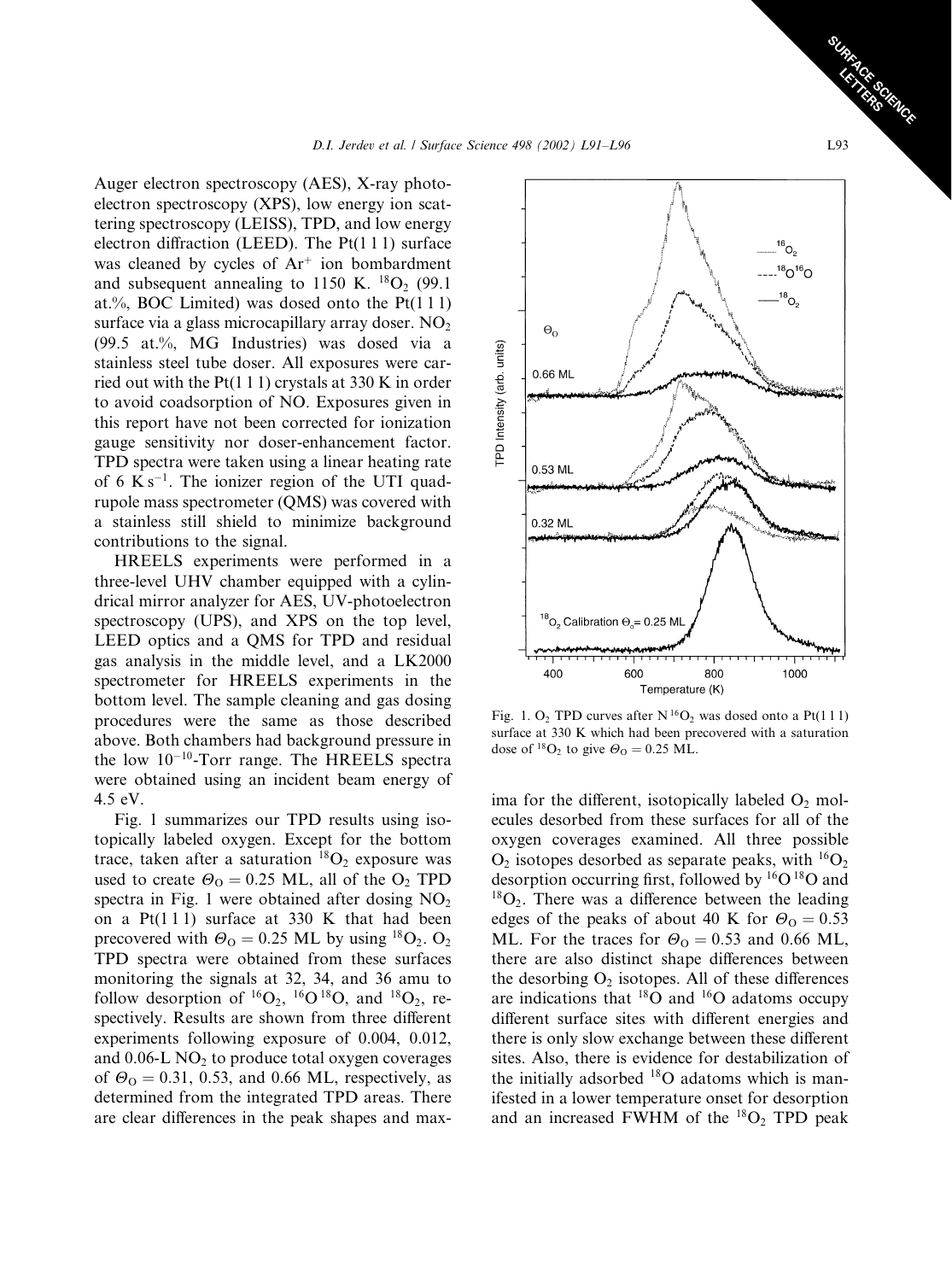following adsorption of additional oxygen. The <sup>18</sup>O<sub>2</sub> peak FWHM was 120 K for  $\Theta_0 = 0.25$  ML versus 240 K for  $\Theta_0 = 0.66$  ML. And, there is obviously a higher reactivity of the more weakly bound 16O adatoms which show a propensity to recombine with other  $^{16}O$  adatoms and also  $^{18}O$ adatoms that exceeds that expected by statistics. This leads to non-statistical distribution of the isotopic products, e.g.,  ${}^{16}O_2$ :<sup>16</sup>O<sup>18</sup>O:<sup>18</sup>O<sub>2</sub> yields of 5:4:2 rather than 1:2:1 at  $\Theta_0 = 0.5$  ML.

These observations allow us to estimate a lower bound on the activation energy for oxygen diffusion on the  $Pt(111)$  surface. Diffusion processes on metal surfaces can be described by as Arrhenius expression

$$
D = D_0 \exp\left(-\frac{E_d}{RT}\right) \tag{1}
$$

where D is the diffusion constant,  $D_0$  is an exponential prefactor,  $E_d$  is the diffusion activation energy,  $R$  is the gas constant, and  $T$  is the absolute temperature.The Einstein expression relates the value for the diffusion constant to the average displacement  $(r)$  and time of diffusion  $(t)$ 

$$
D = \frac{\langle r^2 \rangle}{2dt} \tag{2}
$$

where  $d$  is the dimensionality of the diffusion space (two in this case). Eqs.  $(1)$  and  $(2)$  can be used to estimate the diffusion barrier that is necessary to prevent mixing of different oxygen isotopes during the timescale of the experiment.For different isotopes not to mix, the average displacement must be less than the distance between adjacent hcp and fcc hollow sites (1.6 A) during the time of annealing (1 s) at temperature near beginning of the oxygen desorption  $(500 \text{ K})$ . Using a typical value for the diffusion coefficient  $(D_0)$  on metallic surfaces of  $10^{-4}$  cm<sup>2</sup>/s, we conclude that  $E_d$  must be larger than 28 kcal/mol.This estimate, which results from our measurements for  $0.3 < \Theta_0 < 0.75$  ML, is close to the value of 27 kcal/mol as measured by field emission microscopy [6], and excludes a value of 13 kcal/mol as predicted by density-function (DFT) calculations [7], for  $\Theta_0 = 0.25$  ML.

It is helpful to look at a structural model for oxygen adlayers as shown in Fig.2 to interpret these results. Fig. 2a shows the  $(2 \times 2)$  oxygen adlayer on  $Pt(111)$  obtained by exposure of the Pt(1 1 1) surface to  ${}^{18}O_2$ . All oxygen atoms occupy fcc hollow sites to form a  $(2 \times 2)$  structure with  $\Theta$ <sub>O</sub> = 0.25 ML. There are two possibilities for placing additional O adatoms to obtain an oxygen coverage of 0.5 ML. The first is to continue filling fcc sites which could eventually form a  $(2 \times 1)$ structure as shown in Fig.2b.In this structure, all oxygen adatoms are energetically equivalent and thus there should be no differences in the shapes and onset temperatures for the  $O<sub>2</sub>$  TPD peaks from all three combinations of the two oxygen isotopes.We imagine that domain boundaries and defects affect all of the traces equally.

The second possibility is to start filling hcp sites as shown in Fig. 2c. This is a  $(2 \times 2)$  structure, but non-primative with two oxygen atoms per unit cell. Both structures are consistent with observations of a  $(2 \times 2)$  LEED pattern at these oxygen coverages.In this case, however, O adatoms occupy energetically different sites with energies  $E_{\text{fcc}}$ and  $E_{\text{hep}}$ . And so, TPD should reveal three separate curves because the two types of oxygen adsorption sites produce two terms plus a cross term with  $E_{\text{fcc}}$  and  $E_{\text{hcp}}$  in  $E_{\text{d}}(\Theta)$  in the desorption rate expression for  $O_2$  molecules formed from adatoms occupying different types of sites.Thus, we interpret our TPD results as indicating that oxygen occupies energetically distinguishable sites at  $\theta$ <sub>0</sub> > 0.25 ML and propose that these are hcp hollow sites based on theoretical predictions [13].

Rapid surface diffusion of oxygen adatoms would cause exchange between sites and a homogenous isotopic distribution over the different adsorption sites.This would result in identical TPD profiles for the different isotopically labeled  $O<sub>2</sub>$  molecules. Because such behavior is not displayed in Fig.2, we conclude that oxygen diffusion and exchange on Pt(111) with  $\Theta_0 < 0.7$  ML is a relatively slow process under our conditions. Furthermore, to extend that the diffusion path from one fcc site to a neighboring fcc site proceeds through an intermediate hcp site, slow oxygen interchange between hcp and fcc sites also would imply slow diffusion between fcc sites.

HREELS spectra obtained at several oxygen coverages are shown in Fig.3.The spectra ob-

SURFACE SCRIPTION CEL TERS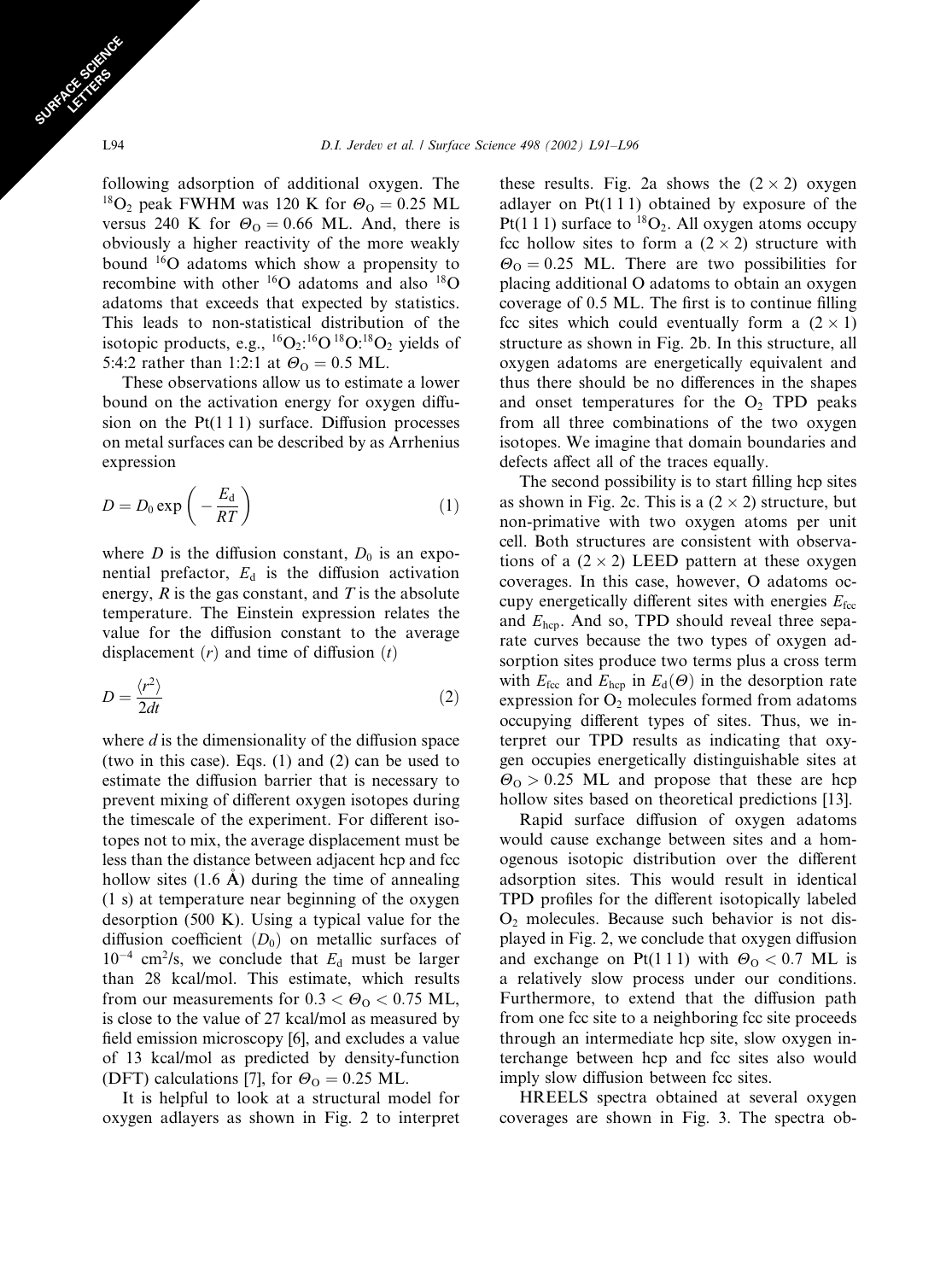D.I. Jerdev et al. / Surface Science 498 (2002) L91–L96 L95



Fig. 2. Real-space models of oxygen adsorbed on a Pt(111) surface with exclusive occupation of threefold sites.

tained for  $\Theta_0 < 0.25$  ML were taken on the Pt(111) surface exposed to <sup>16</sup>O<sub>2</sub>, while those for  $\theta$ <sub>O</sub> > 0.25 ML were obtained after NO<sub>2</sub> exposure on a  $Pt(111)$  surface that had been precovered with  $\Theta_0 = 0.25$  ML using <sup>16</sup>O<sub>2</sub> in a manner identical to that described above except that here there were no differences in the oxygen isotopes used.At  $\Theta$ <sup>o</sup> = 0.18 ML, we observe only a single peak at  $466$  cm<sup>-1</sup> with a width of 61 cm<sup>-1</sup> (elastic peak FWHM  $= 53$  cm<sup>-1</sup>). This is consistent with a previous report [10] and the loss peak is assigned to the Pt–O stretching vibrational mode. With an increase of  $\Theta_0$ , there is a shift in this peak toward higher loss energy. At  $\Theta_0 = 0.55$  ML, the peak was at 492  $\text{cm}^{-1}$  with a width of 68  $\text{cm}^{-1}$ . There is no evidence of a new loss peak at  $\theta_{\rm O} > 0.25$  ML in our spectra at this resolution, and in any event the shift of such a second peak would be less than  $22 \text{ cm}^{-1}$ .

This observation is an indication of similar Pt– O interactions at both hcp and fcc threefold hol-

low sites, as proposed by Feibelman [13]. The small shift of the Pt–O stretching band toward higher energies at higher coverages may be explained by dipole–dipole coupling that should be present based on a model for oxygen adsorption proposed by Zhdanov and Kasemo [5].Oxygen– oxygen interactions at small O–O distances (high  $\Theta$ <sub>O</sub>) were considered to be dominated by dipole– dipole interactions.The energy of such interactions increases proportionally to  $1/a^3$  (i.e.,  $\Theta_0^{1.5}$ ), where  $a$  is the O–O distance. Such interactions would result in stronger coupling of the Pt– $O^{\delta-}$ stretching modes at higher  $\Theta_0$ .

In summary, we have used  $^{18}O_2$  and N  $^{16}O_2$  to produce oxygen adatoms at distinct oxygen coverages and TPD from these surfaces to show strong evidence for energetically different adsorption sites for oxygen adatoms on  $Pt(111)$  at  $\theta$ <sub>O</sub> > 0.25 ML. Based on previous theoretical calculations, we propose that oxygen adatoms adsorbed at  $\Theta$ <sub>O</sub> > 0.25 ML start to occupy hcp

SURFACE SCRIENCE